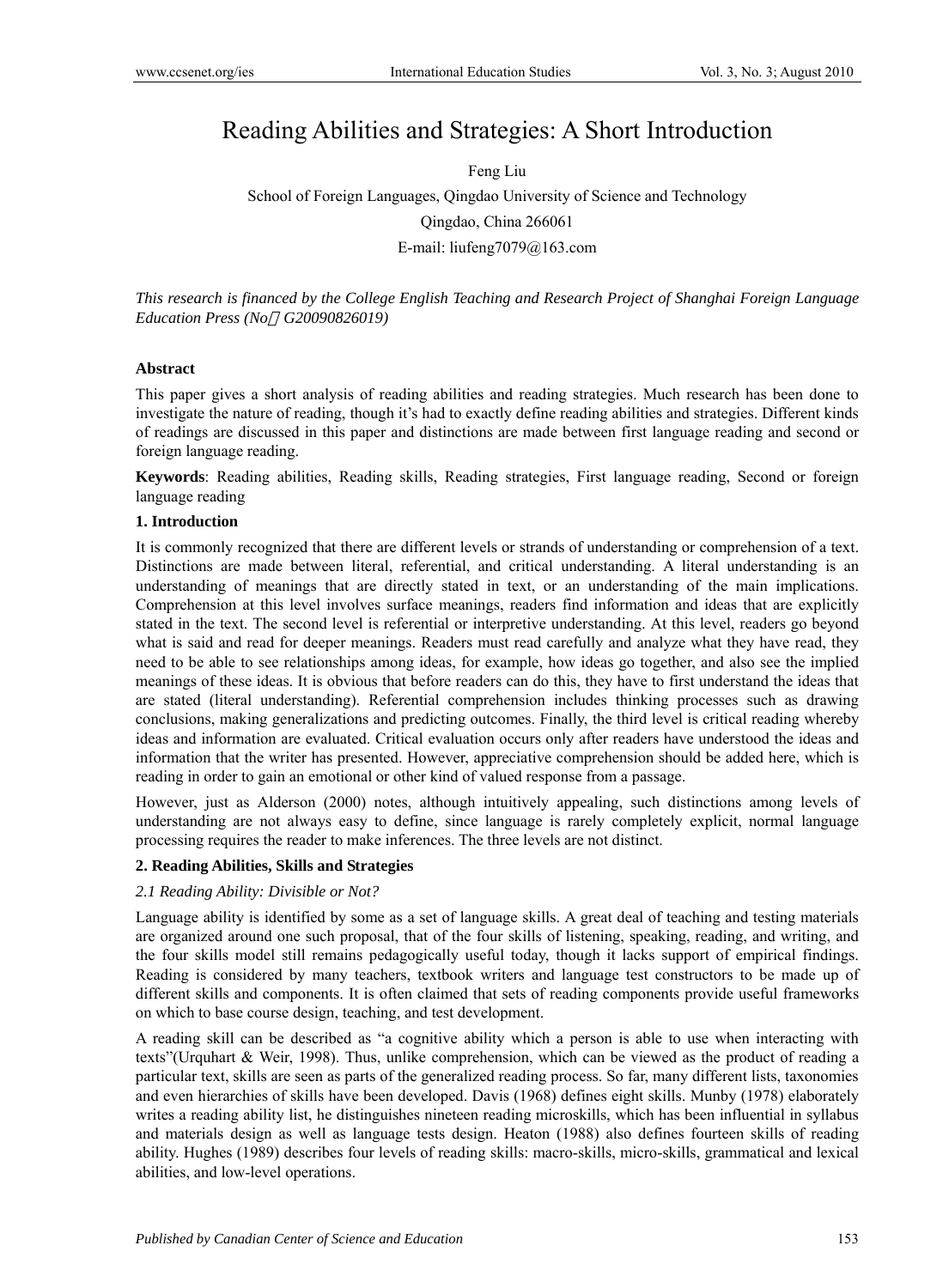Despite the widespread influence of a multidivisible view of reading on current practice, this view is greatly challenged. The idea that language ability is essentially unitary or holistic has been discussed in language teaching and testing circles since the 1970s. An early influential advocate of a holistic view of language ability is John Oller (e.g. Oller, 1979). His famous Unitary Competence Hypothesis (UCH) holds that language performance involving different skills and in different contexts draws on the same set of sources. Language ability could consequently be assessed as a whole, using integrative tests, such as cloze and dictation tests.

In opposition to a multidivisible view of reading, a substantial number of studies have found that it is not possible to differentiate between reading components, either through empirical demonstration of the separate functioning of such components when these are operationalized in language test items, or through the judgment of experts on what the focus of such test items actually is. Lunzer et al. (1979) find that there is no evidence that distinct separate skills exist and that, instead, reading consists of one single, integrated aptitude. A recent investigation conducted by Rost (1993) again finds strong evidence of unidimensionality, leading Rost to warn against different skill component interpretations for all available reading comprehension tests.

In a much quoted study (Alderson, 1990a, 1990b), Alderson investigated the reading component question through the judgment of experts on what reading test items actually tested. The judges could not agree on assigning particular skills and strategies to particular test items, they could not agree on what an item was testing, and even whether an item was testing a higher or lower level component.

Though the view that reading is multidivisible lacks empirical support, the unidimensionality which considers reading as a unitary skill is not without its problem. The above-mentioned Unitary Competence Hypothesis was rejected by Oller himself (Oller, 1983). Weir (1994, cited in Alderson, 2000), after reviewing the testing literature, reanalyzes the results of Alderson (1990a), and analyzes some test-based results of his own for EFL reading tests, he concludes that there is clear evidence that vocabulary should be seen as a component separate from reading comprehension in general. He says that if vocabulary is to be considered part of reading, then a bi-divisible approach might be more appropriate. There are other evidences which seem to suggest a bi-divisible view of reading, at least as far as word meanings and reading comprehension in general are concerned. It has become common in the research literature that reading is essentially divided into two components: decoding (word recognition) and comprehension (Alderson, 2000).

It might be the case that subskills are more readily identifiable in test for beginning, weak or dyslexic readers, but not for more advanced readers. But as described earlier in this section, no matter what theoretical position the test developer takes, the need to construct individual test items will exert strong influence on attempts to measure individual reading components or skills.

#### *2.2 Reading Strategies*

The 1970s and 1980s saw considerable interest in learner strategies in language learning, at the same time, more emphasis was put on the process of reading in reading literature. Both of these led to the thriving of reading strategies research in the 1980s. But much of the research fails to distinguish between strategies as defined more generally in the strategy literature, and skills as often used in the reading literature. Olshavsky (1977) defines a strategy as "a purposeful means of comprehending the author's message". Pritchard (1990, cited in Urquhart & Weir, 1998) argues that a strategy is "a deliberate action that readers take voluntarily to develop an understanding of what they read". Though there is confusion in the literature as to what distinguishes a skill from a strategy, some distinctions are generally accepted (Urquhadrt & Weir, 1998):

- a. Strategies are reader-oriented, skills are text-oriented.
- b. Strategies represent conscious decisions taken by the reader, skills are deployed unconsciously.
- c. Strategies, unlike skills, represent a response to a problem.

In summary, a skill is an ability which has been automatized and operates largely subconsciously, whereas a strategy is a conscious procedure carried out in order to solve a problem (Williams & Moran, 1989, cited in Urquhart & Weir, 1998).

Olshavsky (1977) categorizes three strategies: word related, clause related and story related. Hosenfeld (1977,1979,1984) lists a number of effective reading strategies. Block (1986) distinguishes between general strategies (comprehension gathering and comprehension monitoring) and local strategies (attempts to understand specific linguistic units). Sarig (1987) classifies the reading moves or strategies into four types. Undoubtedly, the number and complexity of reading strategies is just overwhelming. Given the fact that strategies are frequently utilized in combination with each other and that individual readers use different terminology to explain the strategies they are using, a conclusion list may not be possible.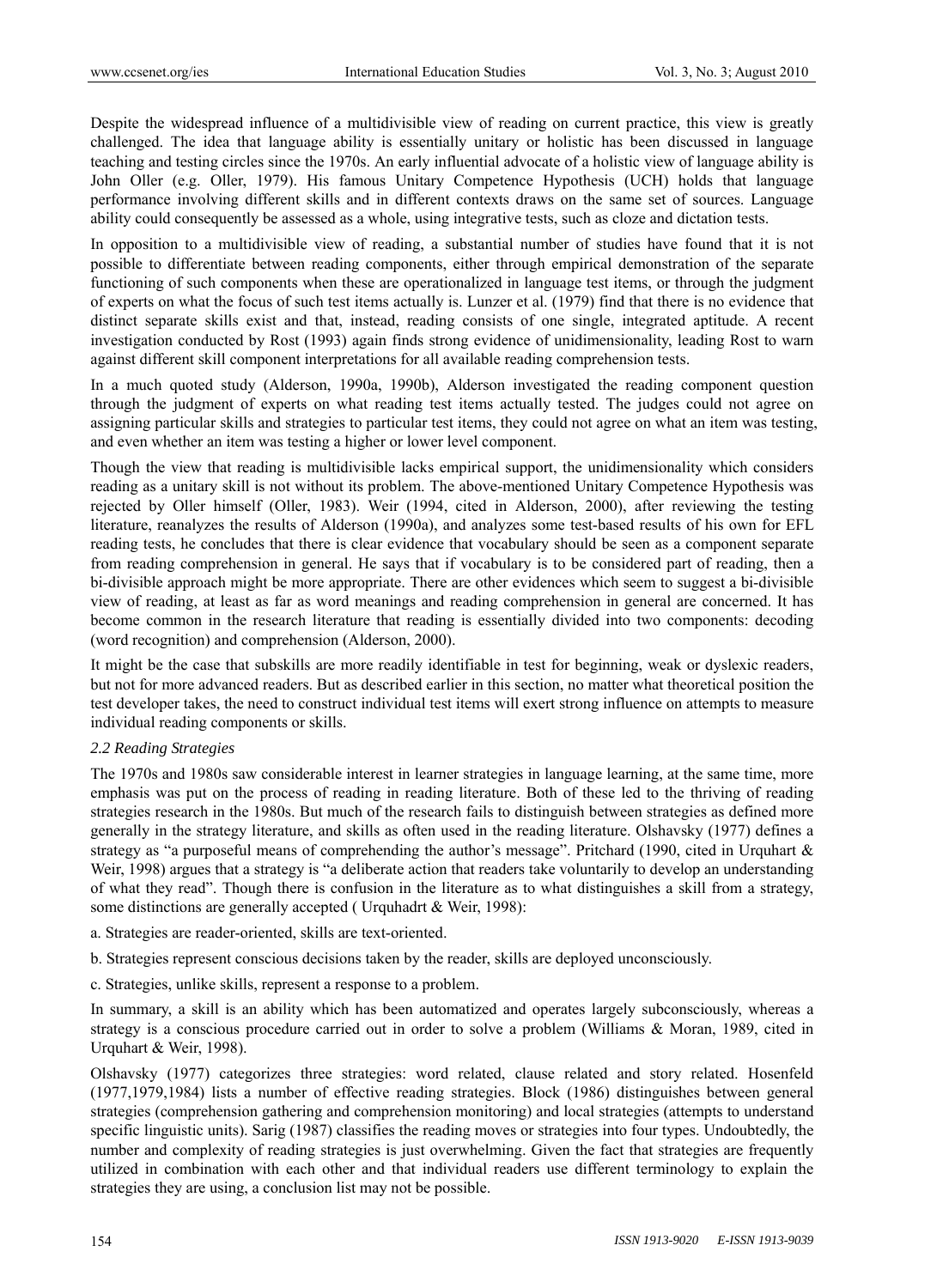#### **3. Different Kinds of Reading**

All the models of reading that have been looked at so far have been designed with careful reading in mind. Many of the models of reading that have surfaced in the literature to date have been mainly concerned with careful reading at the local level. Weir (1993) proposes four types or levels of reading:

A. Reading expeditiously for global comprehension

- B. Reading expeditiously for local comprehension
- C. Reading carefully for global comprehension
- D. Reading carefully for local comprehension

Urquhart & weir (1998) distinguish between five kinds of reading: scanning, skimming, search reading, careful reading and browsing, though they claim that the list is not exhaustive. These terms for different types of reading are often used in the literature, yet they often appear to be used in different ways. These will be discussed in detail.

Skimming: reading for gist, it is a type of rapid reading which is used when the reader wants to get the main idea or ideas from a passage (Richards et al., 1992).

Scanning: reading selectively to achieve very specific reading goals, e.g. finding a number, date. It is used when the reader wants to locate a particular piece of information without necessarily understanding the rest of a text or passage. The main feature of scanning is that any part of the text which does not contain the pre-selected piece of information is dismissed.

Search reading: locating information on predetermined topics. The reader wants information to answer set questions or to provide data. Search reading differs from scanning in that in search reading, certain key ideas will be sought while there is no such attempt in scanning. It also differs from skimming in that the search for information is guided by predetermined topics so the reader does not necessarily have to get the gist of the whole text.

Careful reading: this is the kind of reading favored by many educationists and psychologists to the exclusion of all other types. It is associated with reading to learn, hence with the reading of textbooks. Urquhart  $&$  Weir (1998) note the defining features of careful reading are: (a) that the reader attempts to handle the majority of information in the text, that is, the process is not selective, (b) that the reader adopts a submissive role, and accepts the writer's organization, and (c) that the reader attempts to build up a macrostructure. They also distinguish between careful reading at local level and at global level.

Browsing: is a sort of reading where goals are not well defined, parts of a text may be skipped fairly randomly, and there is little attempt to integrate the information into a macrostructure.

There is no necessary correlation between a particular reading behavior and a particular genre of text. And readers may switch from one kind of reading to another during reading, they are under no obligation to maintain a particular reading behavior throughout the length.

In language teaching, reading activities are sometimes classified as extensive and intensive. The distinction is largely a pedagogical one, extensive reading means reading in quantity in order to gain a general understanding of what is read. It is intended to develop good reading habits, to build up knowledge of vocabulary and structure, and to encourage a liking for reading. Intensive reading is generally at a slower speed, and requires a higher degree of understanding than extensive reading.

### **4. First Language Reading and Second or Foreign Language Reading**

Questions comparing first and second/foreign language reading generally revolve around two interrelated but separate issues: the reading process and reading skills. Some researchers investigate whether first and second language reading processes are similar or whether there is a universal reading process. Others wonder whether individuals' reading skills transfer from their first language to a second. Researchers also ask whether good first language readers are also good second language readers.

Although little consensus has been reached among researchers attempting to analyze and compare first and second language reading processes, their individual and sometimes specialized conclusions provoke examination. Devine (1981, cited in Barnet, 1989) concludes that first and second/foreign language reading processes resemble each other. Kern (1988, cited in Barnet, 1989) finds that some difficulties in reading are common to both types of reading.

Researchers, who argue that first and second/foreign language reading processes differ, commonly declare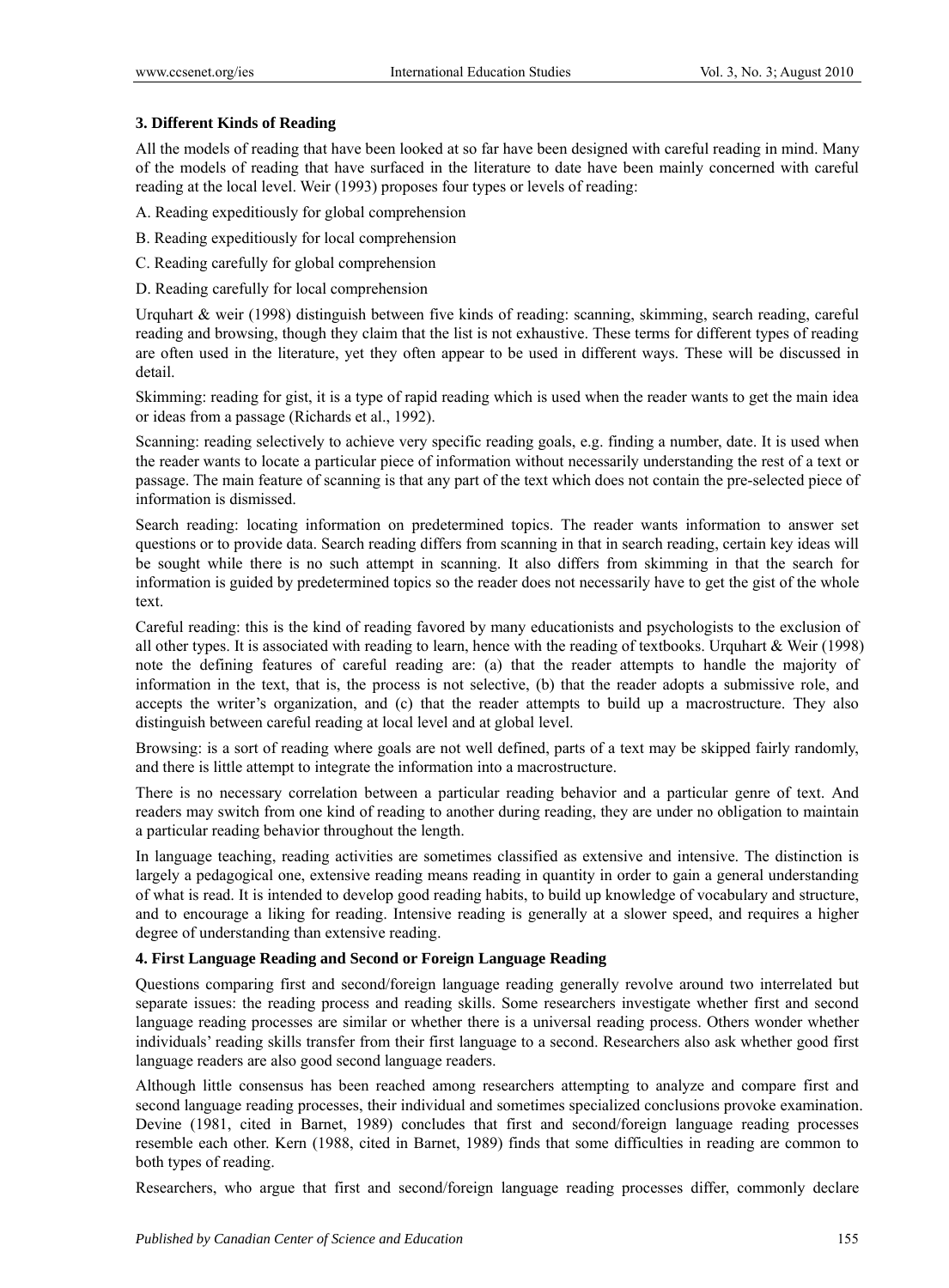subjects' language proficiency level to be a determining factor. In general, the reading process of the advanced second /foreign language learner proves analogous with first language reading process, whereas that of the beginning second/foreign language learner contrasts with both. Mcleod and McLaughlin (1986, cited in Barnet, 1989) argue that advanced second/foreign language readers differ not only from beginning second/foreign language readers but also from native readers. But in general, experienced second /foreign language readers read more like proficient first language readers than do beginning second/foreign language readers.

Singhal (1998) elaborates the similarities and differences in L1 and L2 reading processes. Reading in both contexts is a meaning making process involving an interaction between the reader and the text. Readers use mental activities in order to construct meaning from text. These activities are generally referred to as reading strategies or reading skills. Successful L1 and L2 readers will consciously or unconsciously engage in specific behaviors to enhance their comprehension of texts. Both top-down and bottom-up strategies are used by effective readers as they read. As they read, they sample from the text, predict what will come next, test and confirm predictions, and so on. They use their background knowledge and various strategies to facilitate comprehension. To this extent one can say reading in L1 and L2 are similar.

However, L2 reading also differs greatly from L1 reading, Singhal examines factors of cultural differences: content (background knowledge) schema, formal (textual) schema, and linguistic (language) schema. It is evident that schema plays an important role in text comprehension. An L2 reader who is not familiar with culturally based knowledge or content schema, or a reader who does not possess the same linguistic base as the L1 reader, will encounter difficulties in reading, such difficulties may be greater when there is a greater difference between L1 and L2.

There are two widely known hypotheses concerning the relationship between first language and second languages abilities: the linguistic interdependence hypothesis and the linguistic threshold hypothesis. The linguistic interdependence hypothesis, in its simple form proposes that L1 reading ability transfers to L2. It assumes that there is a common underlying cognitive ability between L1 and L2, and it implies that we do not need to learn reading in L2 if we have a certain level of L1 reading ability. According to this hypothesis, transfer happens automatically. The linguistic threshold hypothesis proposes, on the other hand, that a threshold level of L2 language ability is necessary before L1 reading ability transfers to L2. This implies that L2 learners need to acquire some basic linguistic knowledge before they are able to read in L2.

Alderson (1984) integrates the two hypotheses mentioned above into a question: "Reading in a foreign language: A reading problem or a language problem?". Here "language problem" refers to a weakness in the knowledge and skills required for processing L2 linguistic properties, i.e. orthographic, phonological, lexical, syntactic, and discoursal knowledge specific to L2, while "reading problem" refers to a weakness in what is called higher level mental operations such as predicting, analyzing, synthesizing, inferencing and retrieving relevant background knowledge, which are assumed to operate universally across languages.

In this classic article, Alderson broadly reviews research which contains implication for this question and proposes a tentative conclusion: The difficulties in L2 reading derive both from a language problem and a reading problem; L2 reading is more like a language problem at the lower levels of L2 proficiency and is more a reading problem at the higher levels of L2 proficiency. He concludes that there is likely to be a language threshold beyond which second language readers have to progress before their first language reading abilities can transfer to the second language situation.

After the publication of Alderson (1984), much research has been carried out to examine this topic. Though most of the research supports the linguistic threshold hypothesis, the concept of the linguistic threshold has not been elaborated enough.

After reviewing several studies, Yamashita (1999) proposes a model of the linguistic threshold. He hypothesizes three levels of the linguistic threshold to explain the contribution of both L1 reading ability and L2 language ability: the fundamental level, the minimum level, and the maximum level. Before readers reach the fundamental level, L2 language ability is very low and can not contribute to explaining the variation of L2 reading, there is no systematic relationship between their L2 language ability and their L2 reading comprehension. When the readers' L2 language ability has reached the fundamental level, L2 language ability starts to make a contribution to L2 reading, but L1 reading ability can not be transferred yet. The variation in L2 reading ability of the readers between the fundamental and the minimum levels is explained by L2 language ability only. When readers have reached the minimum level, L1 reading ability starts to transfer. When the readers' L2 proficiency develops towards the maximum level, the contribution of L1 reading ability increases and L2 language ability loses its power in explaining the variation of L2 reading ability. And last, when readers have reached the maximum level,